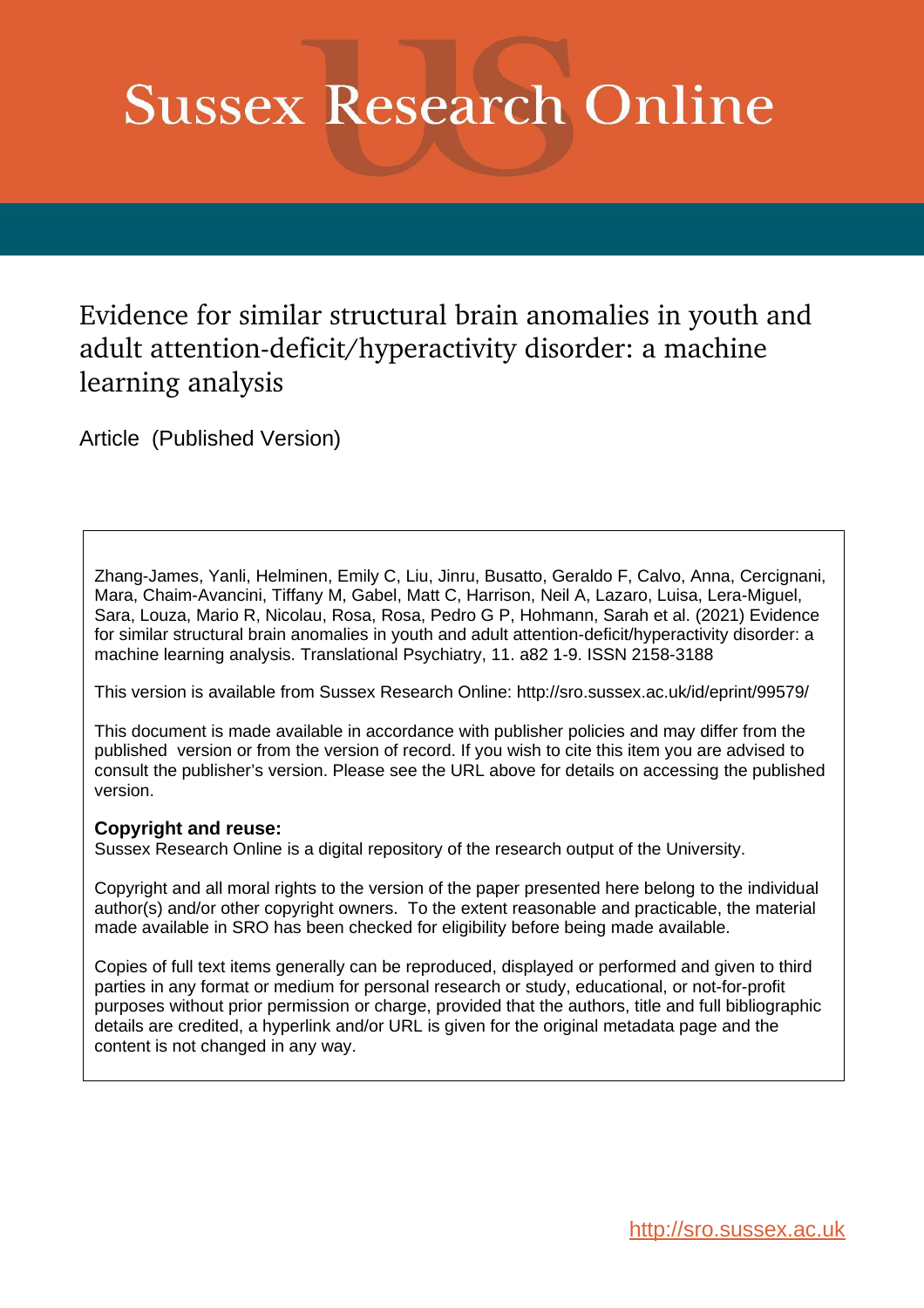#### ARTICLE Open Access

## Evidence for similar structural brain anomalies in youth and adult attention-deficit/hyperactivity disorder: a machine learning analysis

Yanli Zhang-Jam[e](http://orcid.org/0000-0003-4375-6572)s $\bm{\Theta}^1$  $\bm{\Theta}^1$ , Emily C. Helminen<sup>2</sup>, Jinru Liu<sup>3</sup>, The ENIGMA-ADHD Working Group, Barbara Franke $\bm{\Theta}^{4,5,6}$  $\bm{\Theta}^{4,5,6}$  $\bm{\Theta}^{4,5,6}$ , Martin[e](http://orcid.org/0000-0002-9217-3982) Hoogman<sup>4,5</sup> and Stephen V. Faraone  $\mathbf{D}^{1,7}$  $\mathbf{D}^{1,7}$  $\mathbf{D}^{1,7}$ 

#### Abstract

Attention-deficit/hyperactivity disorder (ADHD) affects 5% of children world-wide. Of these, two-thirds continue to have impairing symptoms of ADHD into adulthood. Although a large literature implicates structural brain differences of the disorder, it is not clear if adults with ADHD have similar neuroanatomical differences as those seen in children with recent reports from the large ENIGMA-ADHD consortium finding structural differences for children but not for adults. This paper uses deep learning neural network classification models to determine if there are neuroanatomical changes in the brains of children with ADHD that are also observed for adult ADHD, and vice versa. We found that structural MRI data can significantly separate ADHD from control participants for both children and adults. Consistent with the prior reports from ENIGMA-ADHD, prediction performance and effect sizes were better for the child than the adult samples. The model trained on adult samples significantly predicted ADHD in the child sample, suggesting that our model learned anatomical features that are common to ADHD in childhood and adulthood. These results support the continuity of ADHD's brain differences from childhood to adulthood. In addition, our work demonstrates a novel use of neural network classification models to test hypotheses about developmental continuity.

#### Introduction

Attention-deficit/hyperactivity disorder (ADHD) is a common disorder affecting 5% of children and 3% of adults<sup>[1](#page-7-0)</sup>. It is associated with injuries<sup>[2](#page-7-0)</sup>, traffic accidents<sup>[3](#page-7-0)</sup>, increased health care utilization<sup>[4](#page-7-0),[5](#page-7-0)</sup>, substance abuse<sup>[6](#page-7-0),[7](#page-7-0)</sup>, criminality<sup>[8](#page-7-0)</sup>, unemployment<sup>[1](#page-7-0)</sup>, divorce<sup>[9](#page-7-0)</sup>, suicide<sup>10,11</sup>, AIDS risk behaviors<sup>[12](#page-7-0)</sup>, and premature mortality<sup>13</sup>. The cost of adult ADHD to society is between \$77.5 and \$115.9 billion each year $14$ .

ADHD is highly heritable (76% heritability)<sup>[15](#page-7-0)</sup>. A role for brain dysfunction in the etiology of ADHD was suspected for some time by the mechanism of action of the

2 Department of Psychology, Syracuse University, Syracuse, NY, USA Full list of author information is available at the end of the article A list of the ENIGMA-ADHD Working Group members and their affiliations are listed at the end of the paper.

medications that treat  $ADHD<sup>16</sup>$  $ADHD<sup>16</sup>$  $ADHD<sup>16</sup>$ , as well as supported by findings from genome-wide association studies  $(GWAS)^{17,18}$  $(GWAS)^{17,18}$  $(GWAS)^{17,18}$  $(GWAS)^{17,18}$  $(GWAS)^{17,18}$ . Although many prior magnetic resonance imaging (MRI) studies had suggested structural and functional differences between the brains of children with ADHD and those without<sup>[19](#page-7-0)-[25](#page-7-0)</sup>, machine learning (ML) MRI diagnostic classifiers for ADHD have reported inconsistent results. We and others have examined this body of literature and reported large variations in choices of MRI modalities, ML models, cross-validation and testing methods, and sample sizes. Notably, many prior studies risked data leakage and accuracy inflation by using cross-validation methods without an independent test set<sup>[26](#page-7-0)</sup>. In addition, the largest dataset that ML classifiers have used thus far was the ADHD-200 Global Competition dataset consisting of 776 children, adolescents, and young adults  $(7-21)$  years old<sup>27</sup>). Only a few studies

Open Access This article is licensed under a Creative Commons Attribution 4.0 International License, which permits use, sharing, adaptation, distribution and reproduction (i)  $\vert$  (cc) in any medium or format, as long as you give appropriate credit to the original author(s) and the source, provide a link to the Creative Commons license, and indicate if changes were made. The images or other third party material in this article are included in the article's Creative Commons license, unless indicated otherwise in a credit line to the material. If material is not included in the article's Creative Commons license and your intended use is not permitted by statutory regulation or exceeds the permitted use, you will need to obtain permission directly from the copyright holder. To view a copy of this license, visit <http://creativecommons.org/licenses/by/4.0/>.

Correspondence: Stephen V. Faraone ([sfaraone@childpsychresearch.org](mailto:sfaraone@childpsychresearch.org)) <sup>1</sup> <sup>1</sup>Department of Psychiatry and Behavioral Sciences, SUNY Upstate Medical University, Syracuse, NY, USA

<sup>©</sup> The Author(s) 2021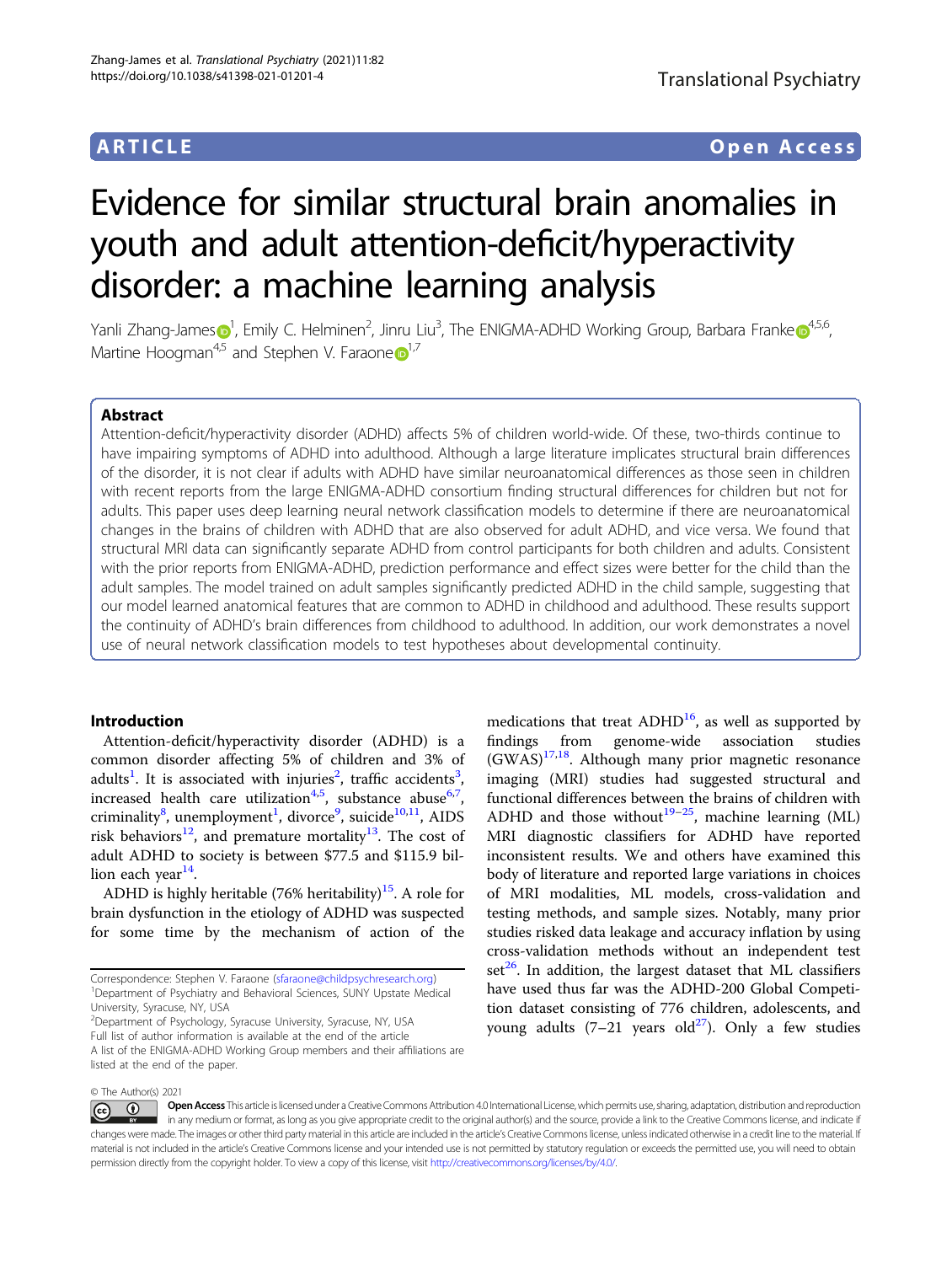examined classifiers for adults with ADHD and they all used extremely small datasets  $\left($  < 100 subjects<sup>[28](#page-7-0)–[30](#page-7-0)</sup>).

The Enhancing Neuro Imaging Genetics Through Meta-Analysis (ENIGMA) ADHD Working Group created a large collaborative dataset with sufficient power to detect small effects. The ENIGMA-ADHD working group found small, statistically significant sub-cortical volumetric reductions $31$ , cortical thinning, and reduced surface area $32$  to be associated with ADHD in children but not adults. Two-thirds of youth with ADHD will continue to have impairing symptoms of the disorder into young adulthood and that persistence continues to decline with age<sup>[33](#page-7-0)</sup>. The term adult ADHD refers to childhood onset ADHD that has persisted into adulthood, which is how it is defined in DSM 5 and in the ENIGMA-ADHD studies. The ENIGMA-ADHD study found small but significant ADHD vs. control differences in regional volumes and cortical thicknesses for children but not adolescents or adults $19,34,35$  $19,34,35$  $19,34,35$  $19,34,35$  $19,34,35$ . Other studies show that ADHD participants whose brains become more neurotypical were more likely than others to show remission of symptoms $36,37$ . But, although these longitudinal studies show reductions in case vs. control differences, they also suggest that those differences should be evident to some degree in cases that persist into adulthood.

Although the expectation of finding substantial continuity between childhood and adult ADHD has been widely accepted<sup>[33,38,39](#page-7-0)</sup> and recently confirmed by a large  $GWAS<sup>40</sup>$  $GWAS<sup>40</sup>$  $GWAS<sup>40</sup>$ , this idea has been challenged<sup>[41](#page-7-0)</sup>. Thus, given these prior data and the controversy about the continuity of ADHD into adulthood, we sought to test the idea that the ADHD-associated volumetric reductions seen in children with ADHD would be detected in adults with ADHD by applying ML algorithms. Given that symptoms and impairments persist into adulthood for most children with ADHD $42,43$  $42,43$  $42,43$ , we hypothesized that ADHD-related brain structure differences in adults would be consistent with those observed in children.

### Materials and methods

#### MRI samples

The current study was approved by all contributing members of the ENIGMA-ADHD Working Group, which provided T1-weighted structural MRI (sMRI) data from 4183 subjects from 35 participating sites (by Aug. 2019). Each participating site had approval from its local ethics committee to perform the study and to share de-identified, anonymized individual data. Images were processed using the consortium's standard segmentation algorithms in FreeSurfer (V5.1 and V5.3) $3^3$ . A total of 151 variables were used including 34 cortical surface areas, 34 cortical thickness measurements, and 7 subcortical regions from each hemisphere, and intracranial volume (ICV). Subjects missing more than 50% of variables were removed. Remaining missing values and outliers (outside of 1.5 times the interquartile range (iqr 1.5)) were replaced with imputed values using multiple imputation with chained equations in STATA15. The final ML dataset consisted 4042 subjects from 35 sites, among which 45.8% were non-ADHD controls ( $n = 1850$ , male to female ratio (m/f) = 1.42) and 54.2% ADHD participants  $(n = 2192, m/f = 2.79)$ . Ages ranged from four to 63 years old; 60.7% were children (age <18 years,  $n = 2454$ ) and 39.3% were adults (age ≥18 years,  $n = 1588$ ). ADHD diagnosis was significantly biased by sex  $(X^2_{(1)} = 66.9, p < 0.0001)$ , sites  $(X^2_{(1)} = 146.73, p < 0.0001)$ , and age  $(X^2_{(1)} = 4.28, p = 0.04)$ .

To balance the confounding factors, we took the following steps. First, we randomly assigned samples to training ( $\sim$ 70%), validation ( $\sim$ 15%), and test ( $\sim$ 15%) subsets within each diagnosis, sex, age subgroup (child vs. adult), and site to ensure that the train/validation/test subsets have the same composition of these variables. Twelve sites that provided only cases or only controls (total 203 subjects) were excluded during the initial train/ validation/test split because their samples cannot provide an unbiased learning during the training and validation steps. These samples were added to the test set for final test evaluation. Supplementary Table 1 shows the sample splitting from each site. Next, we balanced the training set for the case and control groups within each sex, age, and site subgroup by random oversampling of the underrepresented diagnostic group, a procedure commonly used to deal with class imbalance. The resulting balanced training set is described in Table 1. The validation and test sets were not balanced by age, sex, and site, however due to our sample splitting procedures, they contain the same demographic samples as the training set. In addition, the test set also contains samples from sites that had been excluded from the training set due to not having a sitespecific control group.

|                            |  | Table 1 Training set sample characteristics after |  |
|----------------------------|--|---------------------------------------------------|--|
| balancing for age and sex. |  |                                                   |  |

| <b>Diagnosis</b> |               | Child (age $<$ 18) |      | Adult (age $\geq$ 18) |      |
|------------------|---------------|--------------------|------|-----------------------|------|
|                  |               | Female             | Male | Female                | Male |
| Control          | N of subjects | 352                | 714  | 224                   | 373  |
|                  | Mean age      | 11.3               | 11.6 | 31.9                  | 28.1 |
|                  | SD of age     | 2.9                | 2.9  | 11.5                  | 9.4  |
| <b>ADHD</b>      | N of subjects | 352                | 714  | 224                   | 373  |
|                  | Mean age      | 11.0               | 11.8 | 32.2                  | 28.8 |
|                  | SD of age     | 2.6                | 2.7  | 10.6                  | 9.4  |

SD standard deviation, N total numbers.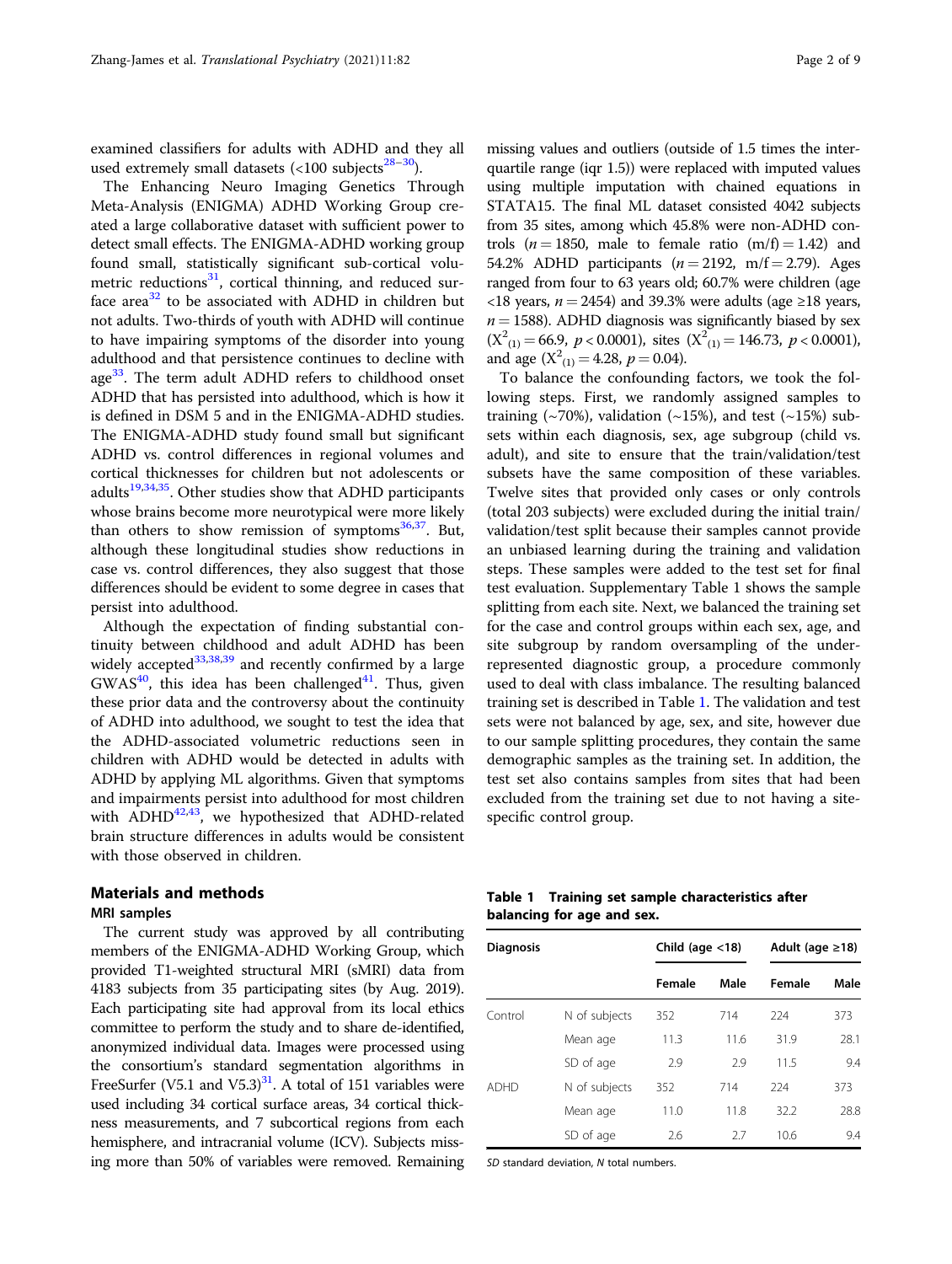#### Feature preprocessing

The high correlation among the 151 MRI features suggested the need for feature dimension reduction. Many prior studies have opted for feature selection in which the most important features were retained rather than using all MRI features. Although this approach reduces the numbers of input features, it does not remove the highly correlated relationships among the selected features. As prior MRI studies also suggested small but widespread differences between children with and without ADHD, we chose to use principal factors factor analysis (PFFA) for dimension reduction. With varimax rotation, PFFA on sMRI features of the training set identified 46 factors that explained >90% of the variance. This means that the reduced numbers of 46 non-correlated factors were able to represent majority (>90%) of the variance within the training dataset. We then computed factor scores for subjects in the validation and test sets based on the training set PFFA. We compared the original MRI and PFFA features in a screening pipeline for nine different ML models (see below) to determine which set of features were better for the classifiers.

#### Machine learning framework

Our ML framework starts with a screening pipeline in which nine different ML models were thoroughly evaluated. We used only training and validation sets for this purpose and we also compared the results of the original MRI features and the PFFA factors. Children and adults were combined for the screening analysis. The screening pipeline utilized Scikit-Learn's grid search algorithm<sup>[44](#page-7-0)</sup> to search a large hyperparameter space for each of the models (see Supplementary Fig. 1 for details on these models and their hyperparameter spaces). We then compared both the training and validation scores of all the possible combinations of the hyperparameter sets. We used the area under the receiver operating characteristic (ROC) curves (AUC) as a measure of accuracy. To avoid overfitting, we chose the model having the highest validation AUC and smaller training AUC. Because multilayer perceptron (MLP) neural network models were found to be better than other models in meeting this criterion, we used MLP in the following analysis.

More detailed hyperparameter tuning for MLP was carried out using the Keras API (version 2.3.1), the TensorFlow library (version 1.14.0), and HyperOpt<sup>45</sup>. The neural network hyperparameters and their spaces are: the numbers of layers (1–3, model deteriorates quickly when more than 3 layers were used), numbers of units in each layer (4–500) and dropout rates in each layer (0.1–0.9), learning rate (0.00001–0.01) and batch normalization size (4–256). These hyperparameters were chosen for the HyperOpt tuning because of their important role in effective learning, avoiding local minimum and overfitting. The numbers of layers and units determines the complexity of the model. The ideal complexity of the neural network ensures a converging model that was able to learn the predictive features but not overfit the training examples. Early stopping was also implemented to avoid overfitting. We tested different activation functions (relu, selu, tanh), and optimizers (Adam, SGD, RMSprop, Adagrad, Adamax, Nadam). We used binary cross entropy as the loss function. Best model architecture and hyperparameters were chosen based on the lowest total validation loss. Final test scores were obtained on the test set with ensemble learning approach<sup>46</sup>. All ML algorithms were written in Python 3.5.

#### Analysis pipeline

Our main analysis pipeline starts with two base models that used data from the corresponding age groups during the model training and validation phase and tested also on data from their corresponding age groups. The child model used only child samples during model training, validation, and hyperparameter optimization, and tested on child test set. The adult model, similarly, was trained and validated on the adult samples and tested on the adult test set. We examined models using MRI features only, as well as those included age and sex information. We also trained a combined model that uses all the training data from both child and adult groups and compared the performance with the age-specific models.

Next, we sought to determine if the model trained and validated on the adult samples, the adult model, could be used to predict child ADHD, and vice versa. We hypothesized that if the ADHD vs. control sMRI differences seen in children are also present in adult ADHD brains, then the base models for each age group should be able to predict ADHD in the other age group. To create the largest test sets possible, we tested the child model on all the adult samples, and the adult model on all the child samples.

#### Model evaluation

The sigmoid function in the output layer of the neural network generates a continuous score that assesses the probability for each individual to be classified as ADHD. We name this continuous output the brain risk score. Using the brain risk scores, we calculated Cohen's d effect sizes for child and adult test sets. We computed ROC curves and used the area under the ROC curve (AUC) as our primary measure of accuracy. The AUC and its confidence intervals were calculated in Stata 15 using the empirical method and compared with nonparametric approach by DeLong et al. $47$ . We also computed precision-recall (PR) curves and reported the area under the PR curves, as well as the Brier loss for the final models as measures of accuracy and goodness of fit.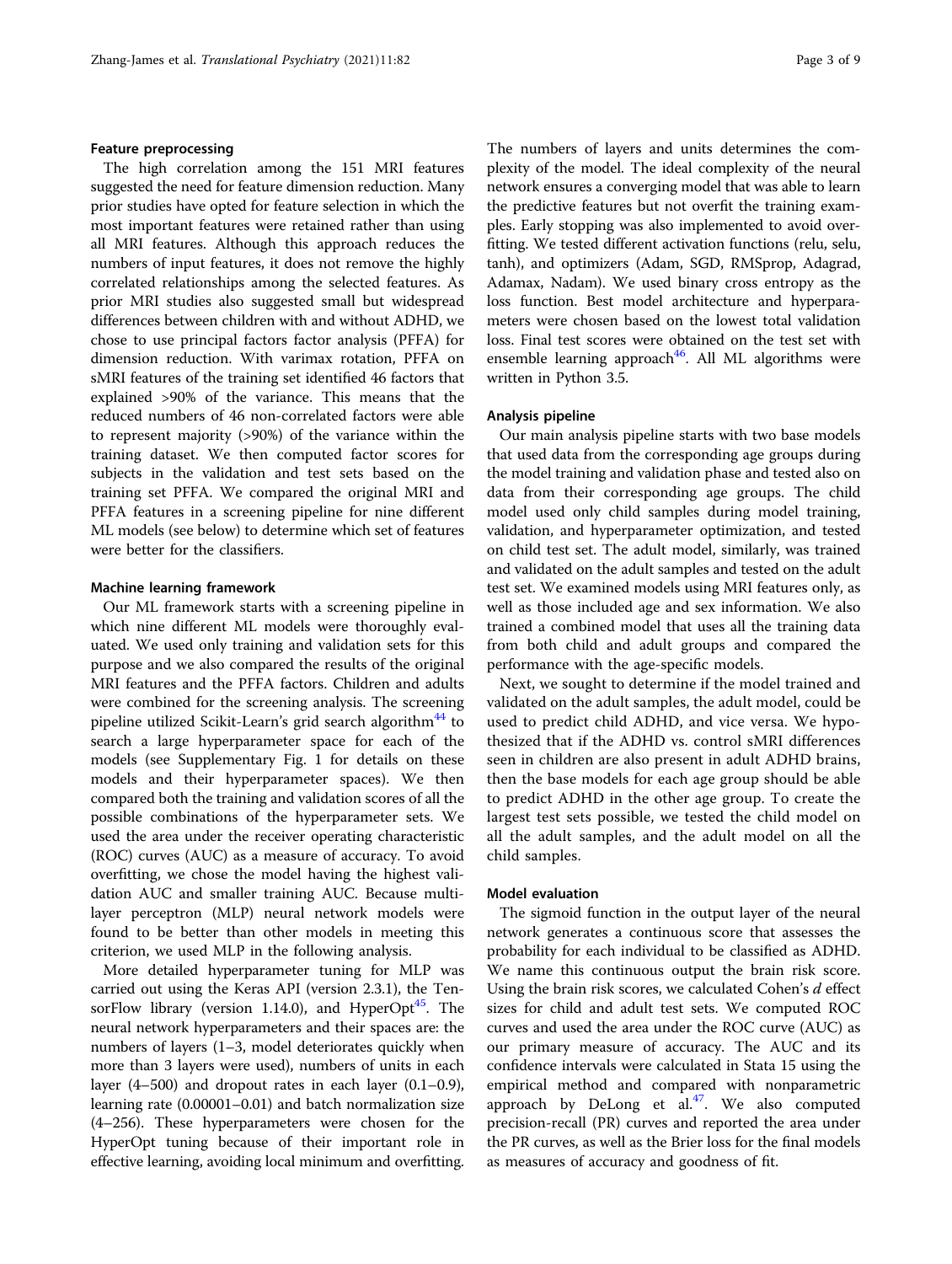#### <span id="page-4-0"></span>Results

The screening results (Supplementary Fig. 1) showed that principal factors as input features greatly improved the classifiers' performance compared with original MRI features, as demonstrated by higher validation AUCs achieved in many models. Using principal factors, MLP outperformed all other models and was chosen as the base model and used in the following main analysis after additional fine-tuning the hyperparameters. The final MLP models' hyperparameters were listed in Supplementary Table 2.

Figure 1A (top portion) shows the test set AUCs (as dots) and their 95% confidence intervals (as horizontal lines) for the base models using only MRI factors. The model trained and validated on child data predicted child ADHD with a significant AUC 0.64 (95%CI 0.58–0.69). In contrast, the



sets from the other age group because they are not used in the

model optimization and training.

model trained and validated on adult data was not significant AUC (0.56, 95%CI 0.49–0.62,  $p = 0.057$ ). ROC curves for the two base models are in Supplementary Fig. 2A. The difference between the two base models' AUCs was not significant  $(X^2_{(1)} = 3.4, p = 0.065)$ . The areas under the precision-recall curve (AUPRC) were higher for the adult model  $(AUPRC = 0.74)$  than the child model  $(AUPRC = 0.68)$ . Using the model predicted brain risk scores, we calculated the Cohen's d effect sizes in the test set to be 0.47 for child samples (95%CI: 0.27–0.68) and 0.15  $(-0.08-0.39)$  for the adult samples.

After adding age and sex as predictors, the adult model (Fig. 1B, top) increased the AUC to 0.62 (95%CI 0.56–0.69,  $p = 0.002$ ). Although prediction AUC was now significant, the increase from the base model without age and sex was not statistically significant  $(X^2_{(1)} = 2.01, p =$ 0.15). The AUPRC for the adult model also slightly increased to 0.79. Adding age and sex as predictors to the child model did not affect either the AUC, nor the AUPRC. ROC curves of two models are plotted in Supplementary Fig. 2B. The Cohen's  $d$  effect sizes in the test set were 0.48 for children (95%CI: 0.27–0.69) and 0.39 (0.15–0.63) for adults. All above models had similarly small Brier scores (0.25).

The combined model with MRI features produced an overall test AUC of 0.60 (95%CI 0.55–0.64). The test AUC was 0.64 (95%CI 0.58–0.69) on the child subset and 0.54 (95%CI 0.47–0.60) on the adult subset, comparable to those from the age-specific models. Similarly, the combined model with MRI, age, and sex features produced an overall AUC of 0.63 (95%CI 0.59–0.67). The subset test AUC was 0.65 (95%CI 0.60–0.71) on the child subset and 0.56 (95%CI 0.49–0.63) on the adult subset, also statistically comparable to those of the agespecific models.

Because the training samples had been balanced for age and sex, these variables are not predictive of ADHD for either the child or adult test sets. To verify this, linear regression using only age and sex and their interactions to predict ADHD in the child and adult samples resulted in non-significant AUCs (child AUC 0.51, 95%CI: 0.45–0.57; adult AUC 0.46, 95%CI: 0.39–0.53).

#### Tests of hypotheses

For models using only MRI features, neither the adult nor child models were successful at predicting ADHD in the other age group (Fig. 1A, bottom). However, the adult model that used both MRI features and age and sex was able to predict the child samples significantly  $(AUC =$ 0.60, 95%CI: 0.58–0.62, Fig. 1B bottom). The Cohen's d effect size for children, based on the adult model predictions, was 0.17 (95%CI: 0.10–0.24), smaller than those predicted by their age-corresponding models. The child model that used both MRI features and age and sex did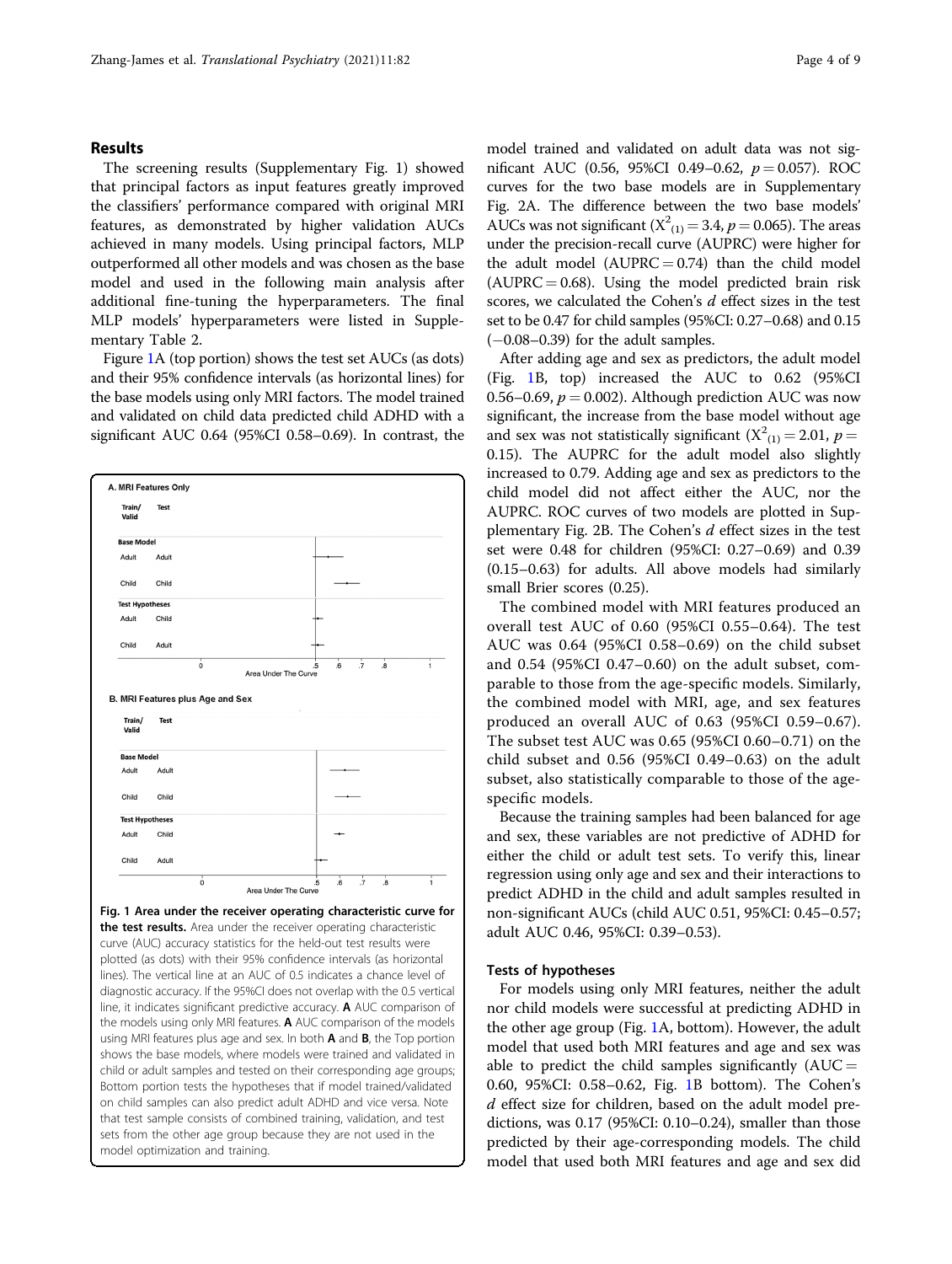not significantly predict ADHD when applied to the adult samples (AUC = 0.53, 95%CI: 0.49, 0.56, Fig. [1B](#page-4-0) bottom). ROC curves of both models tested on the different age groups are plotted in Supplementary Fig. 2C.

#### **Discussion**

Consistent with previous ENIGMA ADHD findings $^{31,32}$ , we found that the ability of sMRI data to discriminate people with and without ADHD is much stronger for children than adults, which is consistent with a broader literature showing that ADHD-associated structural brain differences diminish with age $19,34-37$ . While the ENIGMA ADHD study did not find any significant differences between ADHD and control subjects for adults, our adult model did achieve a significant AUC 0.62 (95%CI 0.56–0.69) and a high area under the PR curve (AUPRC  $=$ 0.79). Consistent with the ENIGMA findings, our modelpredicted brain risk scores had a larger effect size for the children than adults in both the models using MRI features and those with age and sex added. Notably, our effect sizes were two times greater than the largest of those individual regions reported in prior ENIGMA ADHD studies for both children (Cohen's  $d = -0.21$ ) and adults (Cohen's  $d = -0.16$ )<sup>[31](#page-7-0),32</sup>.

Only a handful of prior ML studies attempted to classify ADHD from controls using only sMRI data. Most used resting-state functional MRI (rs-fMRI), or rsfMRI in combination with another MRI modality, sometimes including cognitive measurements such as IQ. Many prior studies reported model performance on a cross-validation dataset without using an independent test set. We and many others have warned about the risk of data leakage and model overfitting when using only cross-validation without an independent test set $^{26,48-51}$  $^{26,48-51}$  $^{26,48-51}$  $^{26,48-51}$  $^{26,48-51}$  $^{26,48-51}$  $^{26,48-51}$ . Among those that reported independent test results, classification accuracies varied from 37 to 93%, with an average of 68% (ref.  $26$ ). Notably, it is difficult to directly compare the accuracy scores with our AUC scores since many of these studies used imbalanced datasets. Nevertheless, one study, among those, reported classifiers built with only sMRI features. In that study, Yoo and colleagues examined various combinations of fMRI, sMRI features, and genetic data from a balanced cohort of 94 children and adolescents. The unimodal sMRI classifier, using the cortical thickness and volumes, achieved an accuracy of 69.4% and AUC 0.65 in a small independent test set (18 ADHD and 18 typically developing chil- $(\text{dren})^{52}$  $(\text{dren})^{52}$  $(\text{dren})^{52}$ . Although the AUC is comparable to our child model, it is not clear how well this model would generalize to other samples given the extremely small sample sizes in both training and test sets. Nevertheless, the authors reported a better AUC (0.70) with a multimodal classifier built with features from both diffusion tensor imaging and sMRI data $52$ .

Although our results from the child and adult base models show that sMRI data are not sufficiently predictive to be useful in clinical practice, they provide crucial pieces of evidence that will be useful in future attempts at predictive modeling. We are the first to confirm in the largest possible adult ADHD MRI sample available, that adults with ADHD differ significantly from adults without ADHD on sMRI features. Only a few prior studies attempted to classify adult ADHD from controls, but all used extremely small dataset  $($ <100 (refs.  $28-30$  $28-30$  $28-30$ )). Although these studies reported higher accuracies (74%–80%), all were based on cross-validation results and none reported prediction performance on independent test sets. The improvements we found by adding age and sex to the adult model indicate that these demographic variables must moderate the predictive ability of sMRI features. These demographics moderate the sMRI effects because our regression models show that the demographic variables on their own have no predictive utility (which was fixed in advance by balancing the case and control training samples by age and sex). It is possible that there are different age subgroups within the adult dataset that demonstrate different patterns of MRI features. For example, many regions of the brain, including prefrontal cortex, do not fully mature until early adulthood, around age 25 (ref. <sup>53</sup>). Perhaps the age group "adults" should not include developing brains prior to age 25. However, we cannot assess for such age effects due to the sample sizes of more refined age groups. Future work should recruit more MRI data particularly for under-represented adolescent and older adult age groups. We have also shown that ML methods dramatically increase the ADHD vs. Control effect size compared with the prior univariate ENIGMA analyses.

The results from our hypothesis testing provide further information that is useful in understanding the continuity of child and adult ADHD. Consistent with our hypothesis, the adult model, trained only on adult samples, significantly predicted ADHD in the child samples. This suggests that the adult model learned combinations of structural features relevant for discriminating the sMRI scans from children with and without ADHD. This implies that some of ADHD's sMRI differences that are relevant for persistent cases are also relevant in childhood (only some of which will be persistent into adulthood). This conclusion must, however, be considered equivocal because the child model did not successfully predict ADHD in the adult samples. To resolve this issue, future studies will need to find a way to better discriminate sMRI features associated with the onset of ADHD and those associated with the persistence of ADHD.

Our work should be interpreted in the context of several limitations. First, because we combined data across many sites, we inherit all the limitations of the original studies.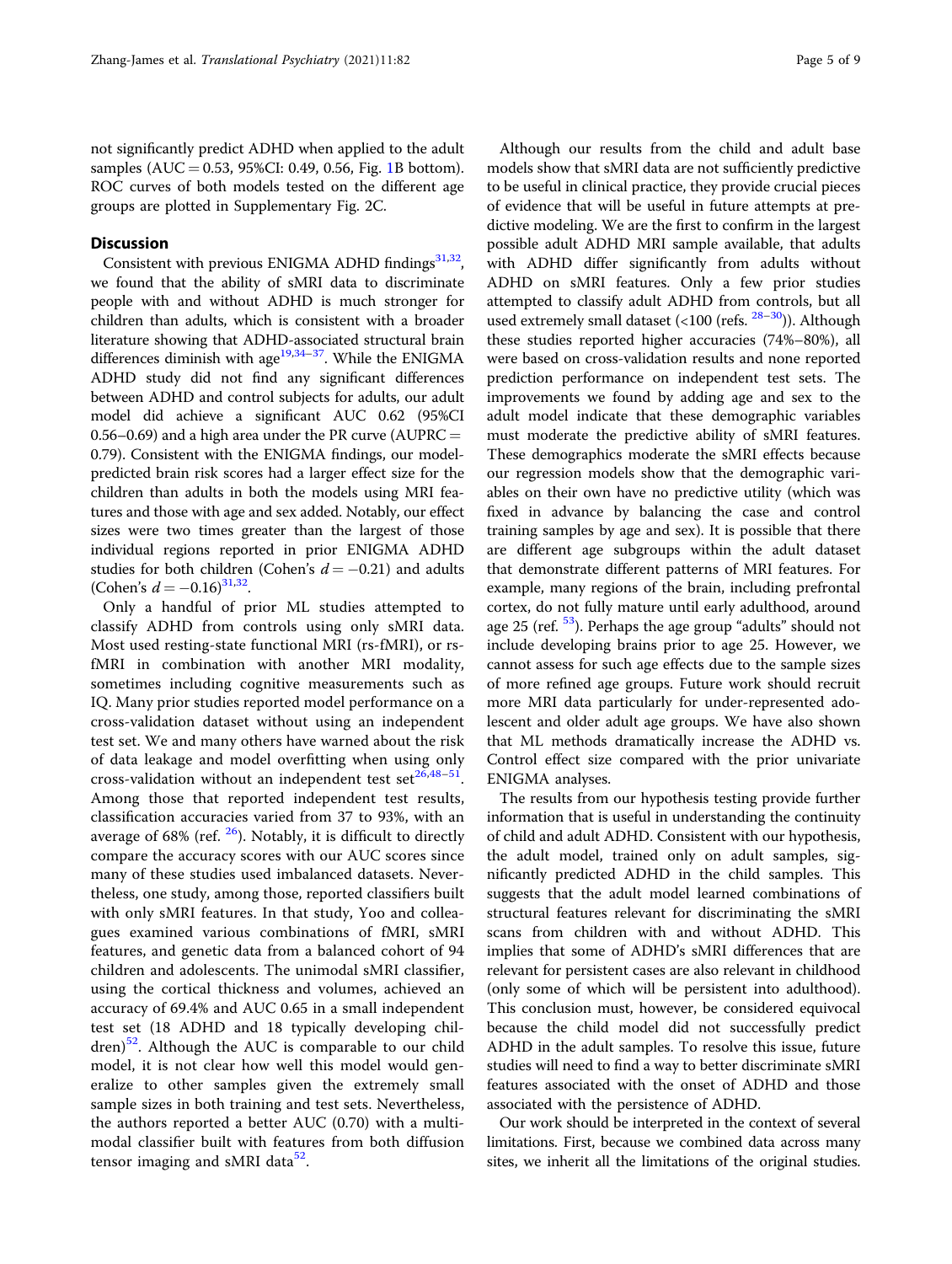Heterogeneity of methods across studies may have added noise to the combined dataset that made it difficult to discriminate the data from people with and without ADHD. Second, we only used structural imaging data. Incorporating other imaging modalities might provide clearer results and conclusions. Third, we used pre-defined structures from ENIGMA standard image processing pipeline as features. It is possible that other methods such as one using 3D images as input features, in a convolutional neural network, would uncover useful features leading to increased classification accuracy. However, the 3D images are not available. Finally, our use of neural networks makes it difficult to clarify the importance of each brain region in the model's algorithm.

Despite these limitations, we have shown that a neural network approach is able to detect case-control sMIR differences in adults with ADHD that could not be detected with standard analyses. We have also provided some evidence for the continuity of sMRI findings from childhood into adulthood.

#### Acknowledgements

Dr. Faraone is supported by the European Union's Seventh Framework Programme for research, technological development and demonstration under grant agreement no. 602805, the European Union's Horizon 2020 research and innovation programme under grant agreement nos. 667302 & 728018, and NIMH grants 5R01MH101519 and U01 MH109536-01. Dr. Franke is supported by a personal Vici grant (016-130-669) and Dr. Hoogman from a personal Veni grant (91619115), both from the Netherlands Organization for Scientific Research (NWO). The ENIGMA Working Group gratefully acknowledges support from the NIH Big Data to Knowledge (BD2K) award (U54 EB020403 to Paul Thompson). We thank Margaret Mariano and Patricia Forken for administrative assistance and proofreading the manuscript.

#### Author details

<sup>1</sup>Department of Psychiatry and Behavioral Sciences, SUNY Upstate Medical University, Syracuse, NY, USA. <sup>2</sup>Department of Psychology, Syracuse University, Syracuse, NY, USA. <sup>3</sup>University of Illinois at Urbana-Champaign, Champaign, IL, USA. <sup>4</sup> Department of Human Genetics, Radboud University Medical Center, Nijmegen, The Netherlands. <sup>5</sup>Donders Institute for Brain, Cognition and Behaviour, Nijmegen, The Netherlands. <sup>6</sup>Department of Psychiatry, Radboud University Medical Center, Nijmegen, The Netherlands. <sup>7</sup>Department of Neuroscience and Physiology, SUNY Upstate Medical University, Syracuse, NY, USA

#### Code availability

The machine learning codes were freely accessible from the GitHub repository ([https://github.com/ylzhang29/ADHD\\_MLP](https://github.com/ylzhang29/ADHD_MLP)) for research purposes.

#### Conflict of interest

Dr. Barbara Franke has received educational speaking fees from Shire and Medice. Dr. Stephen V Faraone received income, potential income, travel expenses continuing education support and/or research support from Takeda, OnDosis, Tris, Otsuka, Arbor, Ironshore, Rhodes, Akili Interactive Labs, Enzymotec, Sunovion, Supernus, and Genomind. With his institution, he has US patent US20130217707 A1 for the use of sodium-hydrogen exchange inhibitors in the treatment of ADHD. He also receives royalties from books published by Guilford Press: Straight Talk about Your Child's Mental Health, Oxford University Press: Schizophrenia: The Facts and Elsevier: ADHD: Non-Pharmacologic Interventions. He is Program Director of [www.adhdinadults.com](http://www.adhdinadults.com). Dr. Asherson has served as a consultant and as a speaker at sponsored events for Eli Lilly, Novartis, and Shire, and he has received educational/research awards from Eli Lilly, GW Pharma, Novartis, QbTech, Shire, and Vifor Pharma. Dr. Banaschewski has served in an advisory or consultancy role for Actelion, Eli Lilly, Hexal Pharma,

Lundbeck, Medice, Neurim Pharmaceuticals, Novartis, Oberberg GmbH, and Shire; he has received conference support or speaking fees from Eli Lilly, Medice, Novartis, and Shire; he has been involved in clinical trials conducted by Shire and Viforpharma; and he has received royalties from CIP Medien, Hogrefe, Kohlhammer, and Oxford University Press. Dr. Bellgrove has received speaking fees and travel support from Shire. Dr. Biederman has received research support from AACAP, Alcobra, the Feinstein Institute for Medical Research, the Forest Research Institute, Genentech, Headspace, Ironshore, Lundbeck AS, Magceutics, Merck, Neurocentria, NIDA, NIH, PamLab, Pfizer, Roche TCRC, Shire, SPRITES, Sunovion, the U.S. Department of Defense, the U.S. Food and Drug Administration, and Vaya Pharma/Enzymotec; he has served as a consultant or on scientific advisory boards for Aevi Genomics, Akili, Alcobra, Arbor Pharmaceuticals, Guidepoint, Ironshore, Jazz Pharma, Medgenics, Piper Jaffray, and Shire; he has received honoraria from Alcobra, the American Professional Society of ADHD and Related Disorders, and the MGH Psychiatry Academy for tuition-funded CME courses; he has a financial interest in Avekshan, a company that develops treatments for ADHD; he has a U.S. patent application pending (Provisional Number #61/233,686) through MGH corporate licensing, on a method to prevent stimulant abuse; and his program has received royalties from a copyrighted rating scale used for ADHD diagnoses, paid to the Department of Psychiatry at Massachusetts General Hospital by Ingenix, Prophase, Shire, Bracket Global, Sunovion, and Theravance. Dr. Brandeis has served as an unpaid scientific consultant for an EU-funded neurofeedback trial. Dr. Buitelaar has served as a consultant, advisory board member, and/or speaker for Eli Lilly, Janssen-Cilag, Medice, Roche, Shire, and Servier. Dr. Coghill has served in an advisory or consultancy role for Eli Lilly, Medice, Novartis, Oxford Outcomes, Shire, and Viforpharma; he has received conference support or speaking fees from Eli Lilly, Janssen McNeil, Medice, Novartis, Shire, and Sunovion; and he has been involved in clinical trials conducted by Eli Lilly and Shire. Dr. Dale is a founder of and holds equity in CorTechs Labs, Inc., and has served on the scientific advisory boards of CorTechs Labs and Human Longevity, Inc., and he receives funding through research grants with GE Healthcare. Mr. Earl is co-inventor of the Oregon Health and Science University Technology #2198 (co-owned with Washington University in St. Louis), FIRMM: Real time monitoring and prediction of motion in MRI scans, exclusively licensed to Nous, Inc., and any related research. Any potential conflict of interest has been reviewed and managed by OHSU. Dr. Fair is a founder of Nous Imaging, Inc.; any potential conflicts of interest are being reviewed and managed by OHSU. Dr. Haavik has received speaking fees from Biocodex, Eli Lilly, HB Pharma, Janssen-Cilag, Medice, Novartis, and Shire. Dr. Hoekstra has received a research grant from and served on the advisory board for Shire. Dr. Karkashadze has received payment for article authorship and speaking fees from Sanofi and from Pikfarma. Dr. Konrad has received speaking fees from Eli Lilly, Medice, and Shire. Dr. Kuntsi has received speaking honoraria and advisory panel payments for participation at educational events sponsored by Medice; all funds are received by King's College London and used for studies of ADHD. Dr. Lesch has served as a speaker for Eli Lilly and has received research support from Medice and travel support from Shire. Dr. Mattos has served on speakers' bureau and/or as a consultant for Janssen-Cilag, Novartis, and Shire and has received travel awards from those companies to participate in scientific meetings; the ADHD outpatient program (Grupo de Estudos do Déficit de Atenção/Institute of Psychiatry) chaired by Dr. Mattos also received research support from Novartis and Shire. Dr. Mehta has received research funding from Lundbeck, Shire, and Takeda and has served on advisory boards for Lundbeck and Autifony. Dr. Ramos-Quiroga has served on the speakers bureaus and/or as a consultant for Almirall, Braingaze, Eli Lilly, Janssen-Cilag, Lundbeck, Medice, Novartis, Shire, Sincrolab, and Rubió; he has received travel awards for taking part in psychiatric meetings from Eli Lilly, Janssen-Cilag, Medice, Rubió, and Shire; and the Department of Psychiatry chaired by him has received unrestricted educational and research support from Actelion, Eli Lilly, Ferrer, Janssen-Cilag, Lundbeck, Oryzon, Psious, Roche, Rubió, and Shire. Dr. Reif has received honoraria for serving as speaking or on advisory boards for Janssen, Medice, Neuraxpharm, Servier, and Shire. Dr. Rubia has received speaking fees form Shire and Medice and a grant from Eli Lilly. Dr. Thompson has received funding support from Biogen. Dr. Van Erp has served as consultant for Roche Pharmaceuticals and has a contract with Otsuka Pharmaceutical, Ltd. Dr. Walitza has received lecture honoraria from Eli Lilly and Opopharma, support from the Hartmann Müller, Olga Mayenfisch, and Gertrud Thalmann foundations, and royalties from Beltz, Hogrefe, Kohlhammer, Springer, and Thieme. Dr. Yanli Zhang-James is supported by the European Union's Seventh Framework Programme for research, technological development, and demonstration under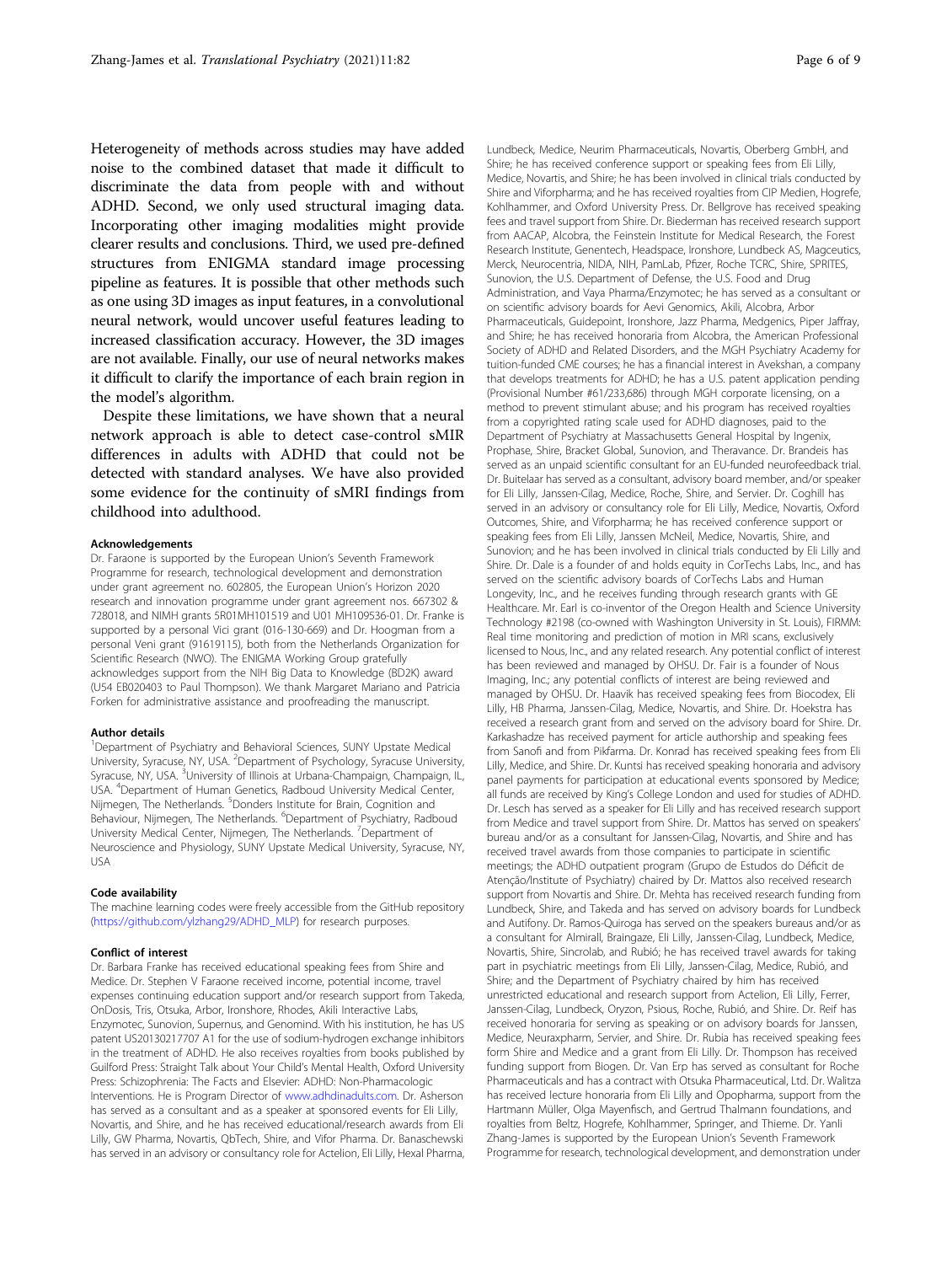<span id="page-7-0"></span>grant agreement no. 602805 and the European Union's Horizon 2020 research and innovation programme under grant agreement no. 667302. Emily C Helminen, Jinru Liu, Dr. Martine Hoogman, and other contributing members of the ENIGMA-ADHD Working Group declare no conflict of interest.

#### Publisher's note

Springer Nature remains neutral with regard to jurisdictional claims in published maps and institutional affiliations.

Supplementary information The online version contains supplementary material available at <https://doi.org/10.1038/s41398-021-01201-4>.

#### Received: 30 November 2020 Revised: 7 December 2020 Accepted: 5 January 2021

Published online: 01 February 2021

#### References

- 1. Faraone, S. V. et al. Attention-deficit/hyperactivity disorder. Nat. Rev. Dis. Primers 1, 15020 (2015)
- 2. Dalsgaard, S. et al. Effect of drugs on the risk of injuries in children with attention deficit hyperactivity disorder: a prospective cohort study. Lancet Psychiatry 2, 702–709 (2015).
- 3. Chang, Z. et al. Serious transport accidents in adults with attention-deficit/ hyperactivity disorder and the effect of medication: a population-based study. JAMA Psychiatry 71, 319–325 (2014).
- 4. Biederman, J. The economic impact of adult ADHD. In Society of Biological Psychiatry: 60th Annual Scientific Convention & Program (Society of Biological Psychiatry, Atlanta, GA, 2005).
- Dalsgaard, S., Nielsen, H. S. & Simonsen, M. Consequences of ADHD medication use for children's outcomes. J. Health Econ. 37, 137-151 (2014).
- 6. Chang, Z., Lichtenstein, P. & Larsson, H. The effects of childhood ADHD symptoms on early-onset substance use: a Swedish twin study. J. Abnorm. Child Psychol. 40, 425–435 (2012).
- 7. Dalsgaard, S. et al. ADHD, stimulant treatment in childhood and subsequent substance abuse in adulthood - a naturalistic long-term follow-up study. Addict. Behav. 39, 325-328 (2014).
- 8. Lichtenstein, P. et al. Medication for attention deficit-hyperactivity disorder and criminality. N. Engl. J. Med. 367, 2006-2014 (2012).
- Biederman, J. & Faraone, S.V. Economic impact of adult ADHD. In 158th Annual Meeting of the American Psychiatric Association (American Psychiatric Association, Atlanta, GA, 2005).
- 10. Ljung, T. et al. Common etiological factors of attention-deficit/hyperactivity disorder and suicidal behavior: a population-based study in sweden. JAMA Psychiatry 71, 958–964 (2014).
- 11. Furczyk, K. & Thome, J. Adult ADHD and suicide. Atten. Defic. Hyperact. Disord. 6, 153–158 (2014).
- 12. Barkley, R. A., Murphy, K. R. & Fischer, M. ADHD in Adults, What the Science Says (The Guilford Press, 2008).
- 13. Dalsgaard, S. et al. Mortality in children, adolescents, and adults with attention deficit hyperactivity disorder: a nationwide cohort study. Lancet 385, 2190–2196 (2015).
- 14. Biederman, J. & Faraone, S. V. The effects of attention-deficit hyperactivity disorder on employment and house hold income. MedGenMed 8, 12 (2006).
- 15. Faraone, S. V. & Larsson, H. Genetics of attention deficit hyperactivity disorder. Mol. Psychiatry 24, 562–575 (2018).
- 16. Faraone, S. V. The pharmacology of amphetamine and methylphenidate: Relevance to the neurobiology of attention-deficit/hyperactivity disorder and other psychiatric comorbidities. Neurosci. Biobehav. Rev. 87, 255–270 (2018).
- 17. Demontis, D. et al. Discovery of the first genome-wide significant risk loci for attention deficit/hyperactivity disorder. Nat. Genet. 51, 63-75 (2019).
- 18. Poelmans, G. et al. Integrated genome-wide association study findings: identification of a neurodevelopmental network for attention deficit hyperactivity disorder. Am. J. Psychiatry 168, 365-377 (2011).
- 19. Shaw, P. et al. Longitudinal mapping of cortical thickness and clinical outcome in children and adolescents with attention-deficit/hyperactivity disorder. Arch. Gen. Psychiatry 63, 540-549 (2006).
- 20. Seidman, L. J. et al. Dorsolateral prefrontal and anterior cingulate cortex volumetric abnormalities in adults with attention-deficit/hyperactivity disorder identified by magnetic resonance imaging. Biol. Psychiatry 60, 1071-1080  $(2006)$
- 21. Castellanos, F. X. et al. Developmental trajectories of brain volume abnormalities in children and adolescents with attention-deficit/hyperactivity disorder. JAMA 288, 1740–1748 (2002).
- 22. Seidman, L. J., Valera, E. M. & Makris, N. Structural brain imaging of attentiondeficit/hyperactivity disorder. Biol. Psychiatry 57, 1263-1272 (2005).
- 23. Shaw, P. et al. Mapping the development of the basal ganglia in children with attention-deficit/hyperactivity disorder. J. Am. Acad. Child Adolesc. Psychiatry 53, 780–789.e11 (2014).
- 24. Mackie, S. et al. Cerebellar development and clinical outcome in attention deficit hyperactivity disorder. Am. J. Psychiatry 164, 647-655 (2007)
- 25. Valera, E. M. et al. Meta-analysis of structural imaging findings in attentiondeficit/hyperactivity disorder. Biol. Psychiatry 61, 1361-1369 (2007).
- 26. Zhang-James, Y. et al. Machine learning and MRI-based diagnostic models for ADHD: are we there yet? Preprint at medRxiv [https://doi.org/10.1101/](https://doi.org/10.1101/2020.10.20.20216390) [2020.10.20.20216390](https://doi.org/10.1101/2020.10.20.20216390) (2020).
- 27. Consortium, A.- The ADHD-200 consortium: a model to advance the translational potential of neuroimaging in clinical neuroscience. Front. Syst. Neurosci. 6, 62 (2012).
- 28. Yao, D. et al. Discriminating ADHD from healthy controls using a novel feature selection method based on relative importance and ensemble learning. Annu. Int. Conf. IEEE Eng. Med. Biol. Soc. 2018, 4632-4635 (2018).
- 29. Wang, X. et al. Altered regional homogeneity patterns in adults with attentiondeficit hyperactivity disorder. Eur. J. Radiol. 82, 1552-1557 (2013).
- 30. Chaim-Avancini, T. M. et al. Neurobiological support to the diagnosis of ADHD in stimulant-naïve adults: pattern recognition analyses of MRI data. Acta Psychiatr. Scand. **136**, 623-636 (2017).
- 31. Hoogman, M. et al. Subcortical brain volume differences in participants with attention deficit hyperactivity disorder in children and adults: a cross-sectional mega-analysis. Lancet Psychiatry 4, 310–319 (2017).
- 32. Hoogman, M. et al. Brain imaging of the cortex in ADHD: a coordinated analysis of large-scale clinical and population-based samples. Am. J. Psychiatry 176, 531–542 (2019).
- 33. Faraone, S. V., Biederman, J. & Mick, E. The age-dependent decline of attention deficit hyperactivity disorder: a meta-analysis of follow-up studies. Psychol. Med. 36, 159-165 (2006).
- 34. Shaw, P. et al. Trajectories of cerebral cortical development in childhood and adolescence and adult attention-deficit/hyperactivity disorder. Biol. Psychiatry 74, 599–606 (2013).
- 35. Shaw, P. et al. Cortical development in typically developing children with symptoms of hyperactivity and impulsivity: support for a dimensional view of attention deficit hyperactivity disorder. Am. J. Psychiatry 168, 143-151 (2011).
- 36. Shaw, P. et al. Psychostimulant treatment and the developing cortex in attention deficit hyperactivity disorder. Am. J. Psychiatry 166, 58-63 (2009).
- 37. Nakao, T. et al. Gray matter volume abnormalities in ADHD: voxel-based metaanalysis exploring the effects of age and stimulant medication. Am. J. Psychiatry 168, 1154-1163 (2011).
- 38. Franke, B. et al. Live fast, die young? A review on the developmental trajectories of ADHD across the lifespan. Eur. Neuropsychopharmacol. 28, 1059–1088  $(2018)$
- 39. Franke, B. et al. The genetics of attention deficit/hyperactivity disorder in adults, a review. Mol. Psychiatry 17, 960–987 (2012).
- 40. Rovira, P. et al. Shared genetic background between children and adults with attention deficit/hyperactivity disorder. Neuropsychopharmacology 45, 1617–1626 (2020).
- 41. Faraone, S. V. & Biederman, J. Can attention-deficit/hyperactivity disorder onset occur in adulthood?. JAMA Psychiatry 73, 655–656 (2016).
- 42. Faraone, S. V. et al. Diagnosing adult attention deficit hyperactivity disorder: are late onset and subthreshold diagnoses valid?. Am. J. Psychiatry 163, 1720–1729 (2006).
- 43. Sibley, M. H. et al. Defining ADHD symptom persistence in adulthood: optimizing sensitivity and specificity. J. Child Psychol. Psychiatry 58, 655-662 (2017).
- 44. Pedregosa, F. et al. Scikit-learn: machine learning in Python. J. Mach. Learn. Res. 12, 2825–2830 (2012).
- 45. Bergstra, J., Yamins, D. & Cox, D. D. Making a science of model search: hyperparameter optimizationin hundredsof dimensions for vision architectures. In Proc. 30th International Conference on Machine Learning (ICML 2013), JMLR Workshop and Conference Proceedings (Atlanta, Gerorgia, USA, 2013).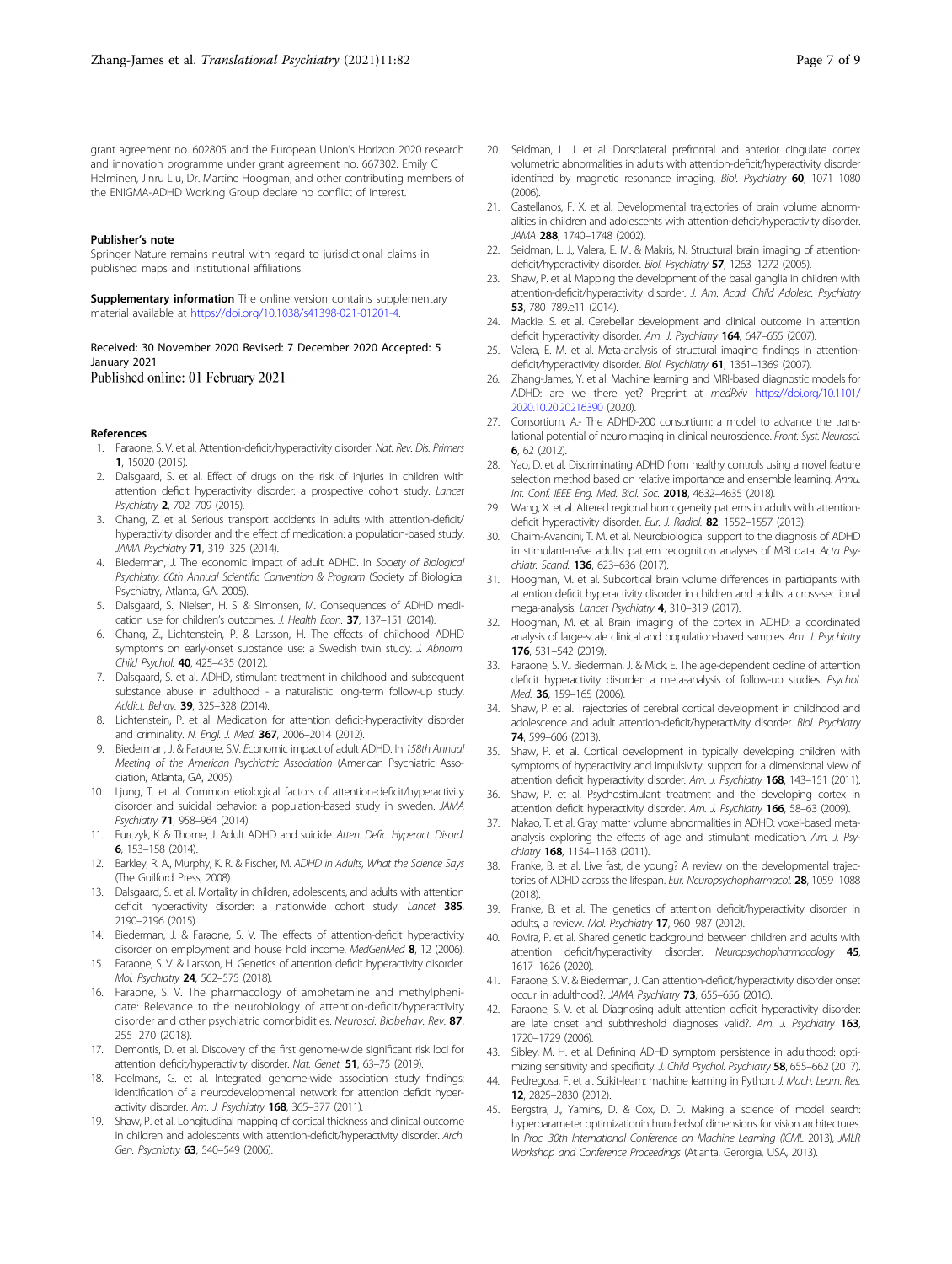- <span id="page-8-0"></span>46. Dietterich, T. G. Ensemble methods in machine learning. In MCS '00: Proc. First International Workshop on Multiple Classifier Systems (Springer Verlag, New York, 2000).
- 47. DeLong, E. R., DeLong, D. M. & Clarke-Pearson, D. L. Comparing the areas under two or more correlated receiver operating characteristic curves: a nonparametric approach. Biometrics 44, 837–845 (1988).
- 48. Parmar, C. et al. Data analysis strategies in medical imaging. Clin. Cancer Res. 24, 3492–3499 (2018).
- 49. Koppe, G., Meyer-Lindenberg, A. & Durstewitz, D. Deep learning for small and big data in psychiatry. Neuropsychopharmacol. 46, 176–190, [https://doi.org/](https://doi.org/10.1038/s41386-020-0767-z) [10.1038/s41386-020-0767-z](https://doi.org/10.1038/s41386-020-0767-z) (2021).
- 50. Cearns, M., Hahn, T. & Baune, B. T. Recommendations and future directions for supervised machine learning in psychiatry. Transl. Psychiatry 9, 271 (2019).
- 51. Kaufman, S. et al. Leakage in data mining: formulation, detection, and avoidance. ACM Trans. Knowl. Discov. Data 6, 556–563 (2012).
- 52. Yoo, J. H., Kim, J. I., Kim, B. N. & Jeong, B. Exploring characteristic features of attention-deficit/hyperactivity disorder: findings from multi-modal MRI and candidate genetic data. Brain Imaging. Behav. 14, 2132–2147, [https://doi.org/](https://doi.org/10.1007/s11682-019-00164-x) [10.1007/s11682-019-00164-x](https://doi.org/10.1007/s11682-019-00164-x) (2020).
- 53. Arain, M. et al. Maturation of the adolescent brain. Neuropsychiatr. Dis. Treat. 9, 449–461 (2013).

#### The ENIGMA-ADHD Working Group

Geraldo F. Busatto<sup>8,9</sup>, Anna Calvo<sup>10</sup>, Mara Cercignani<sup>11</sup>, Tiffany M. Chaim-Avancini<sup>12,13</sup>, Matt C. Gabel<sup>11</sup>, Neil A. Harrison<sup>11,14</sup>, Luisa Lazaro<sup>15,16,17</sup>, Sara Lera-Miguel<sup>18</sup>, Mario R. Louza<sup>19</sup>, Rosa Nicolau<sup>18</sup>, Pedro G. P. Rosa<sup>12,13</sup>, Martin Schulte-Rutte<sup>20,21</sup>, Marcus V. Zanetti<sup>13,19</sup>, Sara Ambrosino<sup>22</sup>, Philip Asherson<sup>23</sup>, Tobias Banaschewski<sup>24</sup>, Alexandr Baranov<sup>25</sup>, Sarah Baumeister<sup>24</sup>, Ramona Baur-Streubel<sup>26</sup>, Mark A. Bellgrove<sup>27</sup>, Joseph Biederman<sup>28,29</sup>, Janita Bralten<sup>4,5</sup>, Ivanei E. Bramati<sup>30</sup>, Daniel Brandeis<sup>24,31,32</sup>, Silvia Brem<sup>31,32</sup>, Jan K. Buitelaar<sup>5,33</sup>, Francisco. X. Castellanos<sup>34,35,36</sup>, Kaylita C. Chantiluke<sup>37</sup>, Anastasia Christakou<sup>37,38</sup>, David Coghill<sup>39,40,41</sup>, Annette Conzelmann<sup>42,43</sup>, Ana I. Cubillo<sup>37</sup>, Anders M. Dale<sup>44,45</sup>, Patrick de Zeeuw<sup>8</sup>, , Alysa E. Doyle<sup>29,46</sup>, Sarah Durston<sup>8</sup>, Eric A. Earl<sup>47</sup>, Jeffrey N. Epstein<sup>48,49</sup>, Thomas Ethofer<sup>50,51</sup>, Damien A. Fair<sup>47,52</sup>, Andreas J. Fallgatter<sup>50,53</sup>, Thomas Frodl<sup>54,55,56</sup>, Tinatin Gogberashvili<sup>57</sup>, Jan Haavik<sup>58,59</sup>, Catharina A. Hartman<sup>60</sup>, Dirk J. Heslenfeld<sup>61</sup>, Pieter J. Hoekstra<sup>60</sup>, Sarah Hohmann<sup>11</sup>, Marie F. Høvik<sup>59,62</sup>, Neda Jahanshad<sup>63</sup>, Terry L. Jernigan<sup>64</sup>, Bernd Kardatzki<sup>51</sup>, Georgii Karkashadze<sup>57</sup>, Clare Kelly<sup>34,65,66</sup>, Gregor Kohls<sup>67</sup>, Kerstin Konrad<sup>67,68</sup>, Jonna Kuntsi<sup>10</sup>, Klaus-Peter Lesch<sup>69,70,71</sup>, Astri J. Lundervold<sup>58,72</sup>, Charles B. Malpas<sup>73,74,75</sup>, Paulo Mattos<sup>30,76</sup>, Hazel McCarthy<sup>55,77</sup>, Mitul A. Mehta<sup>78</sup>, Leyla Namazova-Baranova<sup>25</sup>, Joel T. Nigg<sup>47,52</sup>, Stephanie E. Novotny<sup>79</sup>, Ruth L. O'Gorman Tuura<sup>80,81</sup>, Eileen Oberwelland Weiss<sup>68,82,83</sup>, Jaap Oosterlaan<sup>84,85,86</sup>, Bob Oranje<sup>22</sup>, Yannis Paloyelis<sup>78</sup>, Paul Pauli<sup>43</sup>, Kerstin J. Plessen<sup>87,88</sup>, J. Antoni Ramos-Quiroga<sup>89,90,91,92</sup>, Andreas Reif<sup>93</sup>, Liesbeth Reneman<sup>94,95</sup>, Katya Rubia<sup>37</sup>, Anouk Schrantee<sup>94</sup>, Lena Schwarz<sup>50</sup>, Lizanne J. S. Schweren<sup>60</sup>, Jochen Seitz<sup>82</sup>, Philip Shaw<sup>96,97</sup>, Tim J. Silk<sup>98,99,100</sup>, Norbert Skokauskas<sup>55,101</sup>, Juan Carlos Soliva Vila<sup>92</sup>, Michael C. Stevens<sup>79,102</sup>, Gustavo Sudre<sup>96</sup>, Leanne Tamm<sup>103,104</sup>, Paul M. Thompson<sup>105</sup>, Fernanda Tovar-Moll<sup>30,106</sup>, Theo G. M. van Erp<sup>107</sup>, Alasdair Vance<sup>100</sup>, Oscar Vilarroya<sup>92,108</sup>, Yolanda Vives-Gilabert<sup>109</sup>, Georg G. von Polier<sup>82</sup>, Susanne Walitza<sup>31</sup>, Yuliya N. Yoncheva<sup>34</sup> and Georg C. Ziegler<sup>69</sup>

<sup>8</sup>Laboratory of Psychiatric Neuroimaging (LIM21), Hospital das Clinicas HCFMUSP, Faculdade de Medicina, Universidade de Sao Paulo, SP, Brazil. <sup>9</sup>Department and Institute of Psychiatry, Faculty of Medicine, University of Sao Paulo, Sao Paulo, Brazil. <sup>10</sup>Magnetic Resonance Image Core Facility, Institut d'Investigacions Biomèdiques August Pi i Sunyer (IDIBAPS), Barcelona, Spain. <sup>11</sup>Department of Neuroscience, Brighton and Sussex Medical School, Falmer, Brighton, UK.<br><sup>12</sup>Laboratory of Psychiatric Neuroimaging (LIM-21), Department and Inst Swandean, East Sussex, UK. <sup>15</sup>Institut d'Investigacions Biomèdiques August Pi i Sunyer (IDIBAPS), Barcelona, Spain. <sup>16</sup>Biomedical Network Research Center on Mental Health (CIBERSAM), Barcelona, Spain. <sup>17</sup>Department of Medicine, University of Barcelona, Barcelona, Spain. <sup>18</sup>Department of Child and Adolescent Psychiatry and Psychology, Institute of Neurosciencies, Hospital Clínic, Barcelona, Spain. <sup>19</sup>Department of Psychiatry, Faculty of Medicine, University of São Paulo, São Paulo, São Paulo, São Paulo, São Paulo, São Paulo, São Paulo, Brazil. <sup>20</sup>Child Neuropsychology Section, University Hospital Aachen, Aachen, Germany. <sup>21</sup>JARA Translational Brain Medicine, Research Center Juelich, Aachen, Germany. <sup>22</sup>NICHE Lab, Department of Psychiatry, University Medical Center Utrecht, Utrecht, The Netherlands. <sup>23</sup>Social, Genetic and Developmental Psychiatry Centre, Institute of Psychiatry, Psychology and Neuroscience, King's College London, London, UK.<sup>24</sup>Department of Child and Adolescent Psychiatry and Psychotherapy, Central Institute of Mental Health, Medical Faculty Mannheim/Heidelberg University, Mannheim, Germany. <sup>25</sup>National Medical Research Center for Children's Health, Moscow, Russia. <sup>26</sup>Department of Biological Psychology, Clinical Psychology, and Psychotherapy, University of Würzburg, Würzburg, Germany.<br><sup>27</sup>Turner Institute for Brain and Mental Health and School of Pediatric Psychopharmacology and Adult ADHD, Department of Psychiatry, Massachusetts General Hospital, Boston, MA, USA. <sup>29</sup>Department of Psychiatry, Massachusetts General Hospital, Harvard Medical School, Boston, MA, USA. <sup>30</sup>D'Or Institute for Research and Education, Rio de Janeiro, Brazil. <sup>31</sup> Department of Child and Adolescent Psychiatry and Psychotherapy, Psychiatric Hospital, University of Zurich, Zurich, Switzerland. <sup>32</sup>Neuroscience Center, University of Zurich and ETH Zurich, Zurich, Switzerland. <sup>33</sup>Karakter Child and Adolescent Psychiatry University Center, Nijmegen, The Netherlands. <sup>34</sup>Department of Child and Adolescent Psychiatry, NYU Langone Medical Center, New York, NY, USA. <sup>35</sup>Nathan Kline Institute for Psychiatric Research, Orangeburg, NY, USA. <sup>36</sup>Section of Biomedical Image Analysis, Department of Radiology, University of Pennsylvania, Philadelphia, PA, USA. <sup>37</sup>Department of Child and Adolescent Psychiatry, Institute of Psychiatry, Psychology and Neuroscience, King's College London, London, UK. <sup>38</sup>School of Psychology and Clinical Language Sciences, Centre for Integrative Neuroscience and Neurodynamics, University of Reading, Reading, UK.<sup>39</sup>Departments of Paediatrics and Psychiatry, The University of Melbourne, Melbourne, Australia.